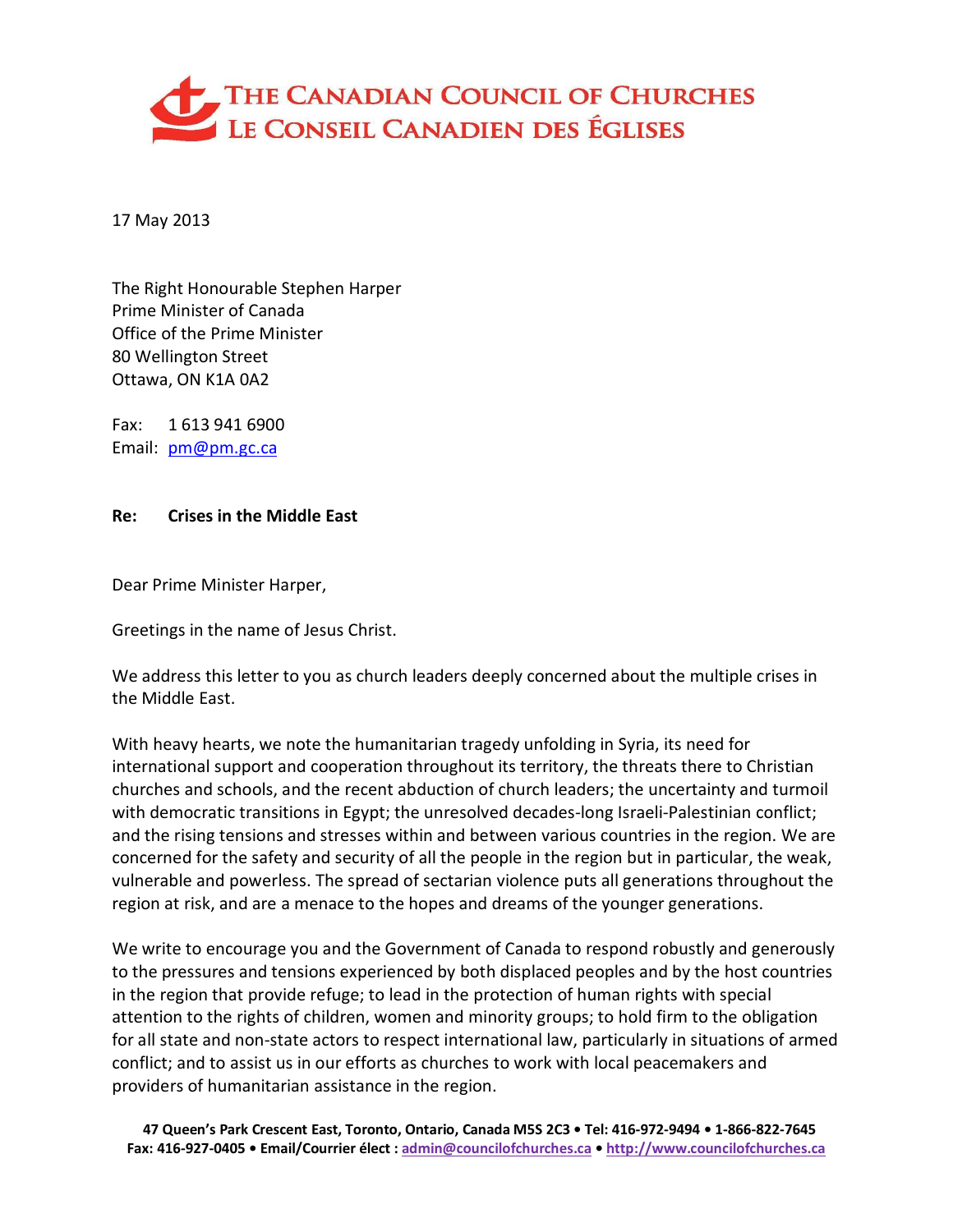We are writing collectively and unanimously as members of The Canadian Council of Churches (CCC) – 24 churches of Anglican, Eastern Catholic and Roman Catholic, Evangelical, Free Church, Eastern Orthodox and Oriental Orthodox, and Historic Protestant traditions – who together represent 85% of Christians in Canada. Each of our Churches has members, counterparts, and partners engaged in the Middle East. At the same time, our own communities in Canada have among their membership former residents of the Middle East, many of whom have come to our country as refugees. Many of us work together and are involved in local and national dialogues with Jews, Muslims, Baha'i and other faith communities in Canada. All our churches and members are prepared to collaborate with everyone of good will.

Churches in Canada have strong, historic relationships with Christian communities in the region. Over the years, we have also developed and supported interfaith relationships in Canada and in the Middle East. We are encouraged by commitments made in the January 2012 Christian-Muslim Consultation on Christian Presence and Witness in the Arab World, convened by the World Council of Churches and the Middle East Council of Churches. Furthermore, we support the goal of the Consultation to "*strive to build diverse societies based on human dignity, drawing their strength from faith in the One True God, Creator of all*. 1 " We also recognize the special focus and attention that has been given to the Middle East over recent years by all Christian traditions. These include the September 2012 Apostolic Exhortation of Pope Benedict XVI, *Ecclesia in Medio Oriente*, following a Synod of Bishops at which our various Christian traditions were represented, as well as Muslims and Jews.

With this collaboration and concern in mind, we make the following requests:

- · We urge that Canada take into account and respond robustly and generously to the increasing pressures and tensions experienced by both displaced peoples and by the host countries in the region that provide refuge. Thousands of innocent civilians across the Middle East are being killed; many more have been displaced, with some people displaced multiple times over multiple generations. Historically, Canada has made important contributions to alleviating the needs of people in such situations through multilateral and civil society channels. We urge you to address the immediate needs of displaced people, arrange for possible resettlement in Canada at least for a temporary period when appropriate, and work with others to help create the necessary conditions that would enable their voluntary and safe return.
- · We also urge that Canada lead in the protection of human rights and work with current and emerging leaders of states and civil society in the region to ensure protection for the rights of all people living there, with special attention to the rights of children, and women, as well as the personal and communal rights of all minority groups, including Christians. People

-

<sup>&</sup>lt;sup>1</sup> "Final Communiqué of the Christian Muslim Consultation on Christian Presence and Witness in the Arab Worldö, January 24-27, 2012, World Council of Churches, http://www.oikoumene.org/en/resources/documents/wcc-programmes/interreligious-dialogue-andcooperation/interreligious-trust-and-respect/final-communique-of-the-christian-muslim-consultation-on-christian-presence-and-witness-in-thearab-world.html, accessed on March 19, 2013.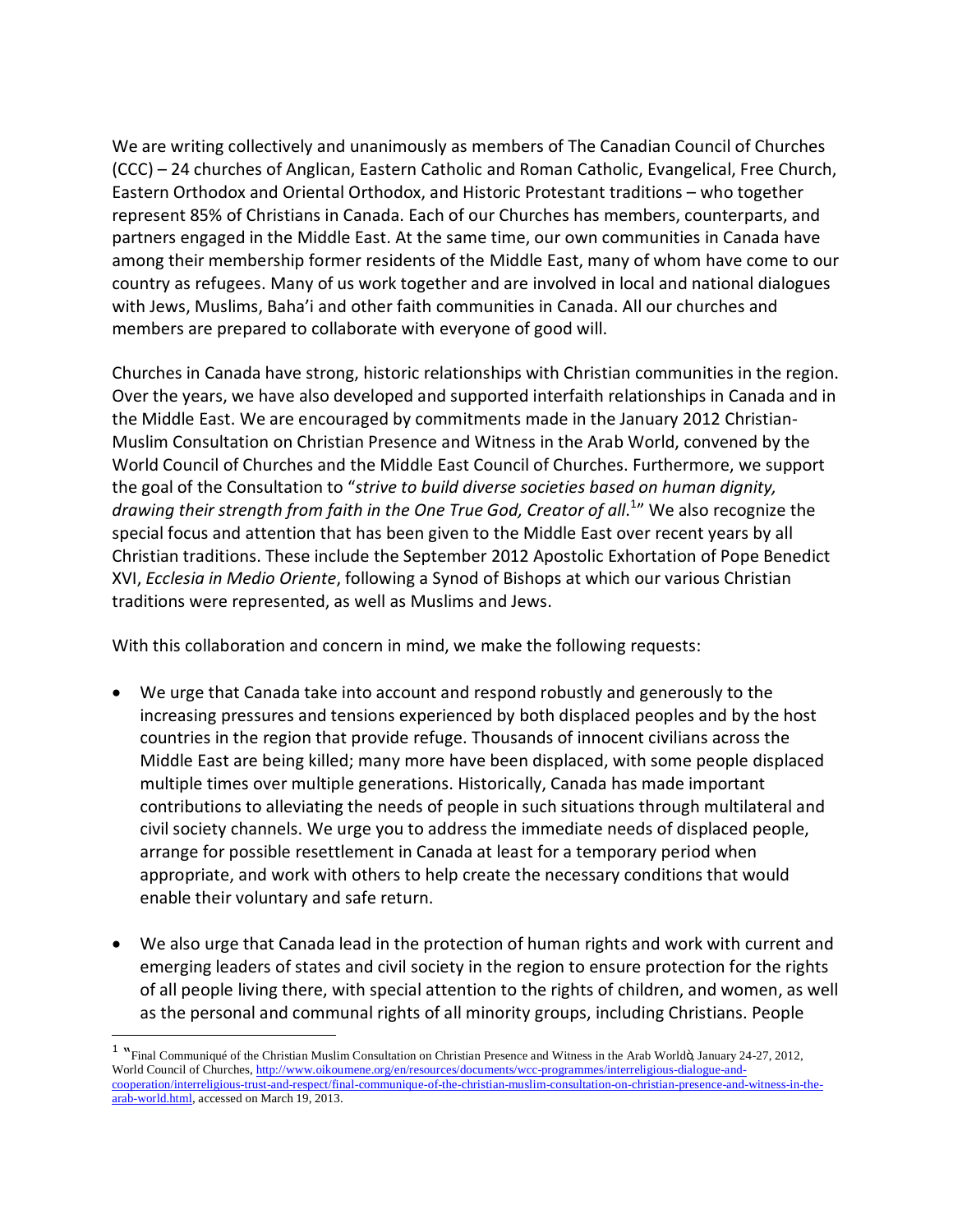involved in the various revolutions and uprisings hold on to the promise of hope for a better future. However, the resulting uncertainty and instability have left many vulnerable, afraid and under threat. Ongoing conflict and occupation in some countries in the region continue to infringe and violate people's human rights and international law. Canadians place high value on respect for human rights, as embodied in the Universal Declaration of Human Rights and our own Charter of Rights and Freedoms. As part of an international policy that upholds and protects these human rights, Canada's new Office of Religious Freedom offers our country an opportunity to model and advocate for appropriate ways to respect and protect the right to freedom of conscience and religion, including freedom to worship. These rights and their corresponding responsibilities are essential to democratic states based on a system of law, and in a world context which is increasingly intercultural and interfaith.

- · We urge that Canada hold firm to the obligation for all state and non-state actors in the region, without exception, to respect international law, particularly in situations of armed conflict. We hear from fellow Christians that peaceful popular movements in the region are seeking peace with justice, self-determination, democracy and freedom. This echoes what God desires for everyone; that all might have abundant life. In the current conflicts in the Middle East, imbalances in military and political power risk denying some groups the realization of these rights. International law provides a vital framework to check abuses of power and protect the rights of the vulnerable.
- · Canada can play a positive role by ensuring that trade and economic development initiatives involving our country contribute to building peace by providing benefits for all parties and avoid initiatives that could deepen causes of conflict.

As with the Pontifical Council for Justice and Peace, the World Council of Churches and the World Evangelical Alliance, we also welcome the approval of the Arms Trade Treaty (ATT) by the United Nations General Assembly on April 2, 2013. We trust that the ATT, once it is ratified and signed by 50 countries and comes into force, will assist the international community in restricting the flow of military equipment to conflicts in the region, such as the current civil war in Syria, where the unrestricted flow of weapons fuels the fires of hatred and armed violence.

We believe that with steadfast support for justice and peace, together with an even-handed approach from countries in the region, as well as from the members of the international community, including Canada, the diverse peoples of the Middle East can achieve the full realization of the rights for which they are striving, but which ongoing crises threaten and jeopardize.

Thank you for considering our requests. We would welcome an opportunity to meet with government representatives to share our experience and perspectives further, and to strengthen practical ways of working with local peacemakers and providers of humanitarian assistance in the region.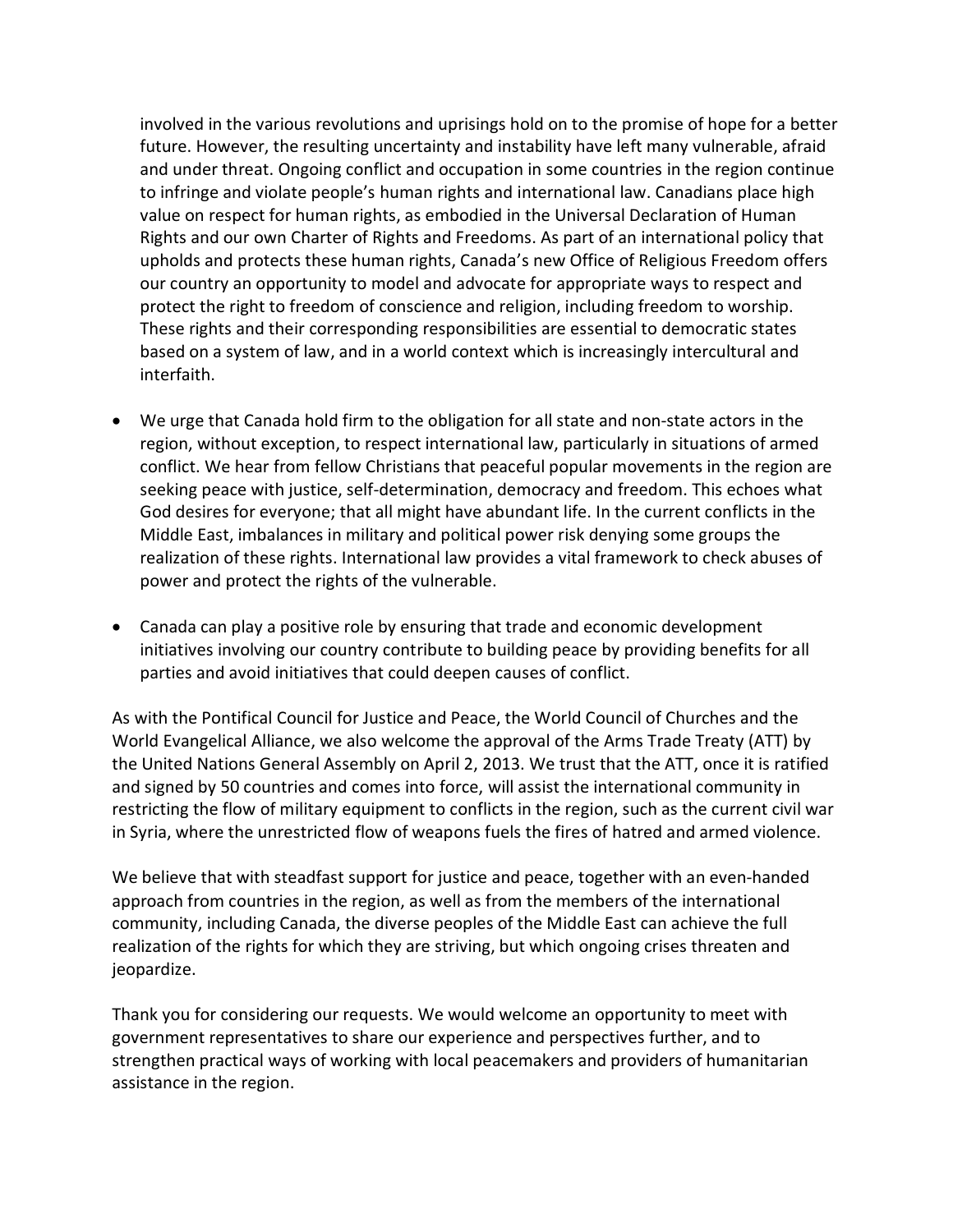We continue to pray for you and the Government of Canada in exercising your responsibilities and efforts in the Middle East. We are inspired by the Middle Eastern prophet Isaiah:

## *Isaiah 65:17-25*

## *The Glorious New Creation*

*For I am about to create new heavens and a new earth; the former things shall not be remembered or come to mind.*

*But be glad and rejoice forever in what I am creating; for I am about to create Jerusalem as a joy, and its people as a delight.* 

*I will rejoice in Jerusalem, and delight in my people; no more shall the sound of weeping be heard in it, or the cry of distress.*

*No more shall there be in it an infant that lives but a few days, or an old person who does not live out a lifetime; for one who dies at a hundred years will be considered a youth, and one who falls short of a hundred will be considered accursed.*

*They shall build houses and inhabit them; they shall plant vineyards and eat their fruit.*

*They shall not build and another inhabit; they shall not plant and another eat; for like the days of a tree shall the days of my people be, and my chosen shall long enjoy the work of their hands.*

*They shall not labor in vain, or bear children for calamity; for they shall be offspring blessed by the LORD — and their descendants as well.*

*Before they call I will answer, while they are yet speaking I will hear.*

*The wolf and the lamb shall feed together, the lion shall eat straw like the ox; but the serpent—its food shall be dust!*

*They shall not hurt or destroy on all my holy mountain, says the LORD.*

Sincerely,

 $+$  and

The Most Reverend Fred Hiltz Archbishop and Primate The Anglican Church of Canada

+ August ansF DD

† Adolfo Robert Rodriguez Fernando, OMJF, DD Archbishop, Archdiocese of North America – USA and Canada Apostolic Catholic Church Incorporated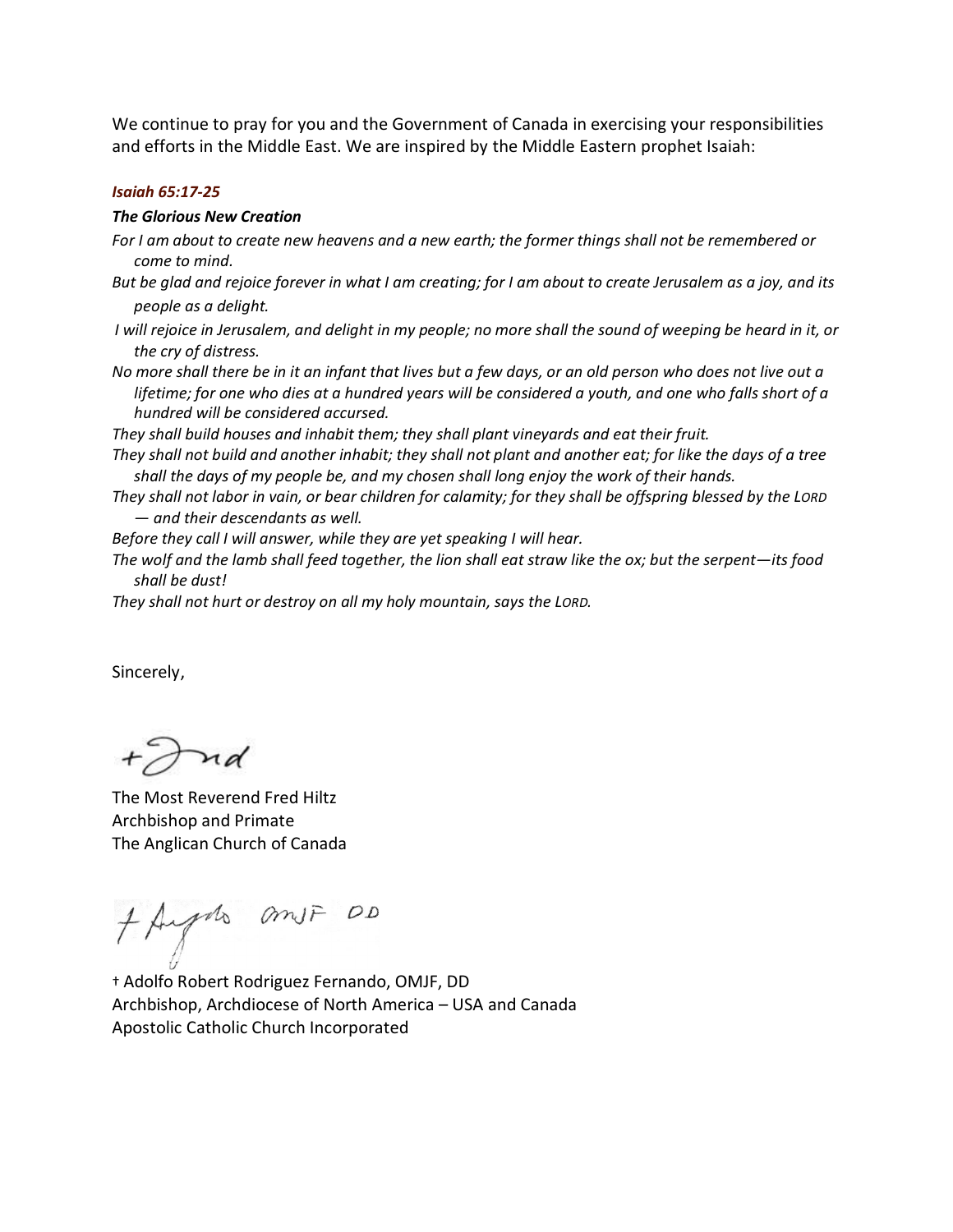aay ing Ju

His Grace Bishop Bagrat Galstanian Primate Armenian Holy Apostolic Church, Canadian Diocese

of Taniel Siboon

The Rev. Dr. J. Daniel Gibson President Atlantic Baptist Fellowship

ev.

The Rev. Tim McCoy Executive Minister Canadian Baptists of Ontario and Quebec

Jerry Bell Rev.

The Rev. Jeremy Bell Executive Minister Canadian Baptists of Western Canada

jekardik

† Richard Smith Archbishop of Edmonton and President of the Canadian Conference of Catholic Bishops

Carol Dixon

Carol Dixon Clerk Canadian Yearly Meeting of the Religious Society of Friends (Quakers)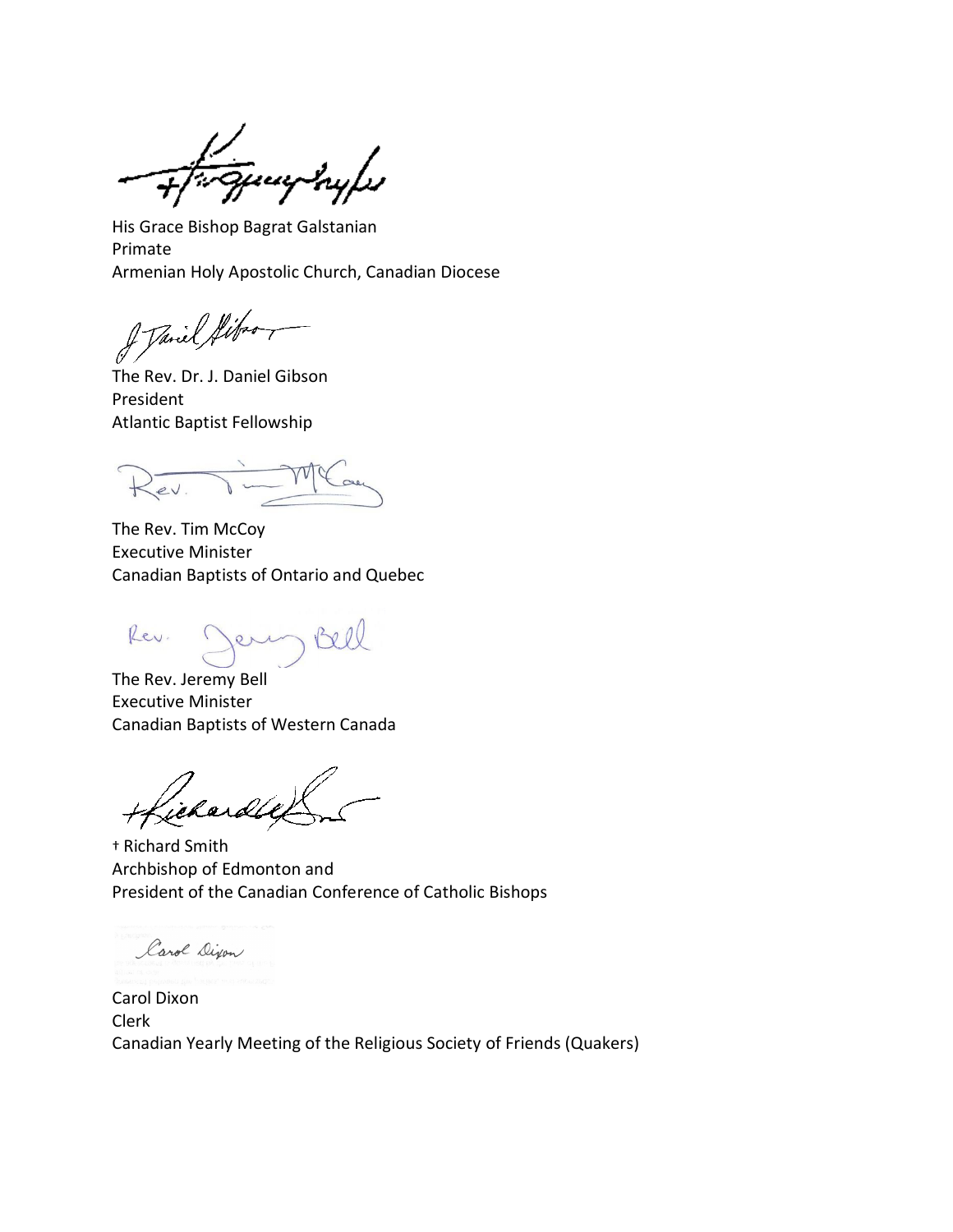Richal E Hamilt

Rev. Richard E. (Rick) Hamilton Interim Regional Minister Christian Church (Disciples of Christ) in Canada

Ben Vandywke

Ben Vandezande Director of Canadian Ministries Christian Reformed Church in North America

The Rev. Fr. Marcos Marcos Protopriest The Coptic Orthodox Church of Canada

L.K. (Rev. Fr.) Messale Engeda Head Priest and Administrator of The Ethiopian Orthodox Church of Canada

+ Brom Cfolur

The Rev. Susan C. Johnson National Bishop Evangelical Lutheran Church in Canada

/ Melosgotiton Secretary

His Eminence Metropolitan Sotirios Archbishop Greek Orthodox Metropolis of Toronto (Canada)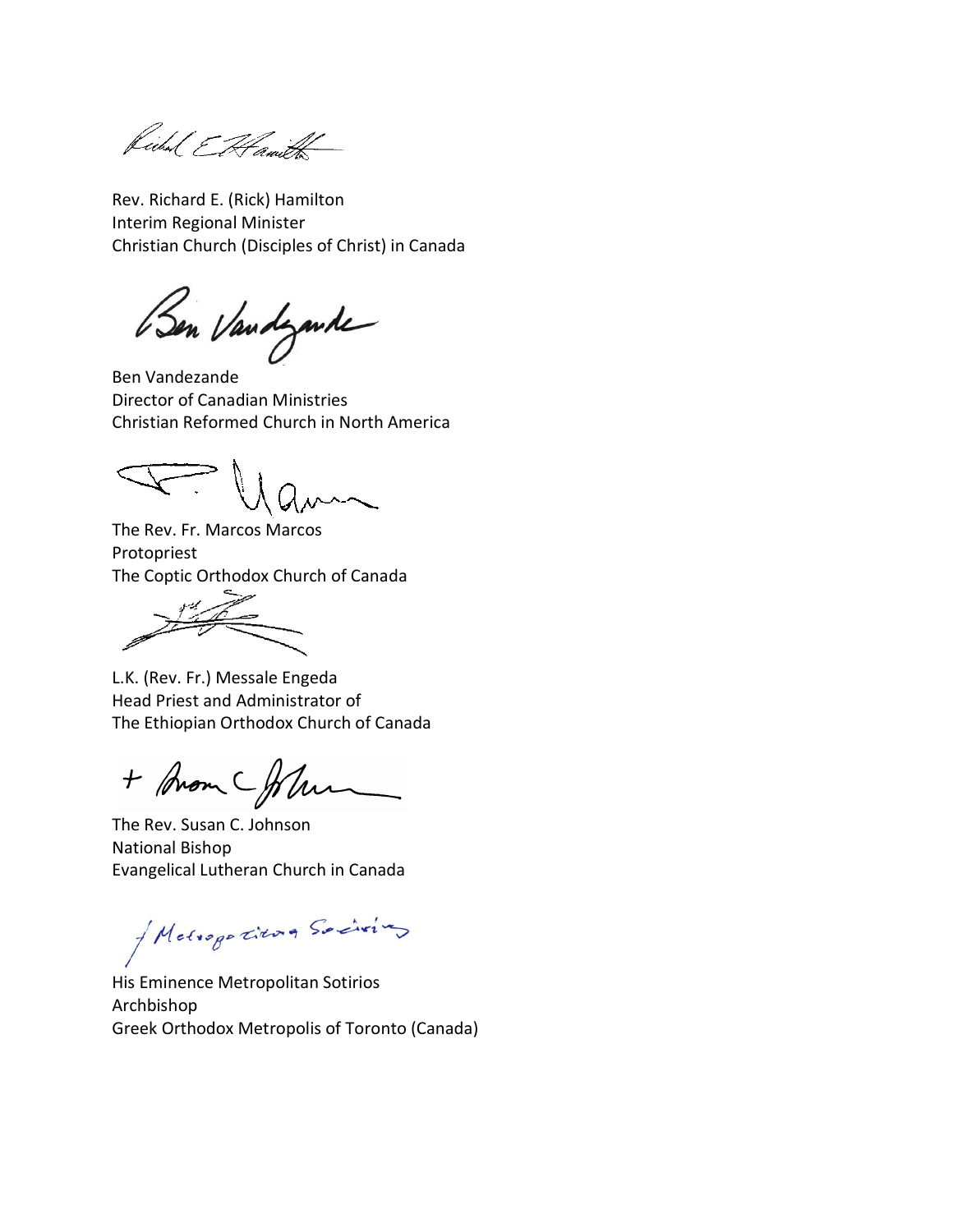Ludovian+

Dr. Geevarghese Mar Theodosius Bishop of the North American Diocese Mar Thoma Church

<u>f</u> de la completa de la completa de la completa de la completa de la completa de la completa de la completa de la completa de la completa de la completa de la completa de la completa de la completa de la completa de la co

The Rev. Willard Metzger General Secretary Mennonite Church Canada

S.E. Irénée (Rochon) Bishop of Québec Administrator of the Archdiocese of Canada Orthodox Church in America

es en politichigo

Bishop Sylvester Bigaj Polish National Catholic Church of Canada

John X- Vest

The Rev. Dr. John Vissers Moderator of the 138<sup>th</sup> General Assembly The Presbyterian Church in Canada

Brian Peddle

Commissioner Brian Peddle Territorial Commander The Salvation Army Canada and Bermuda Territory